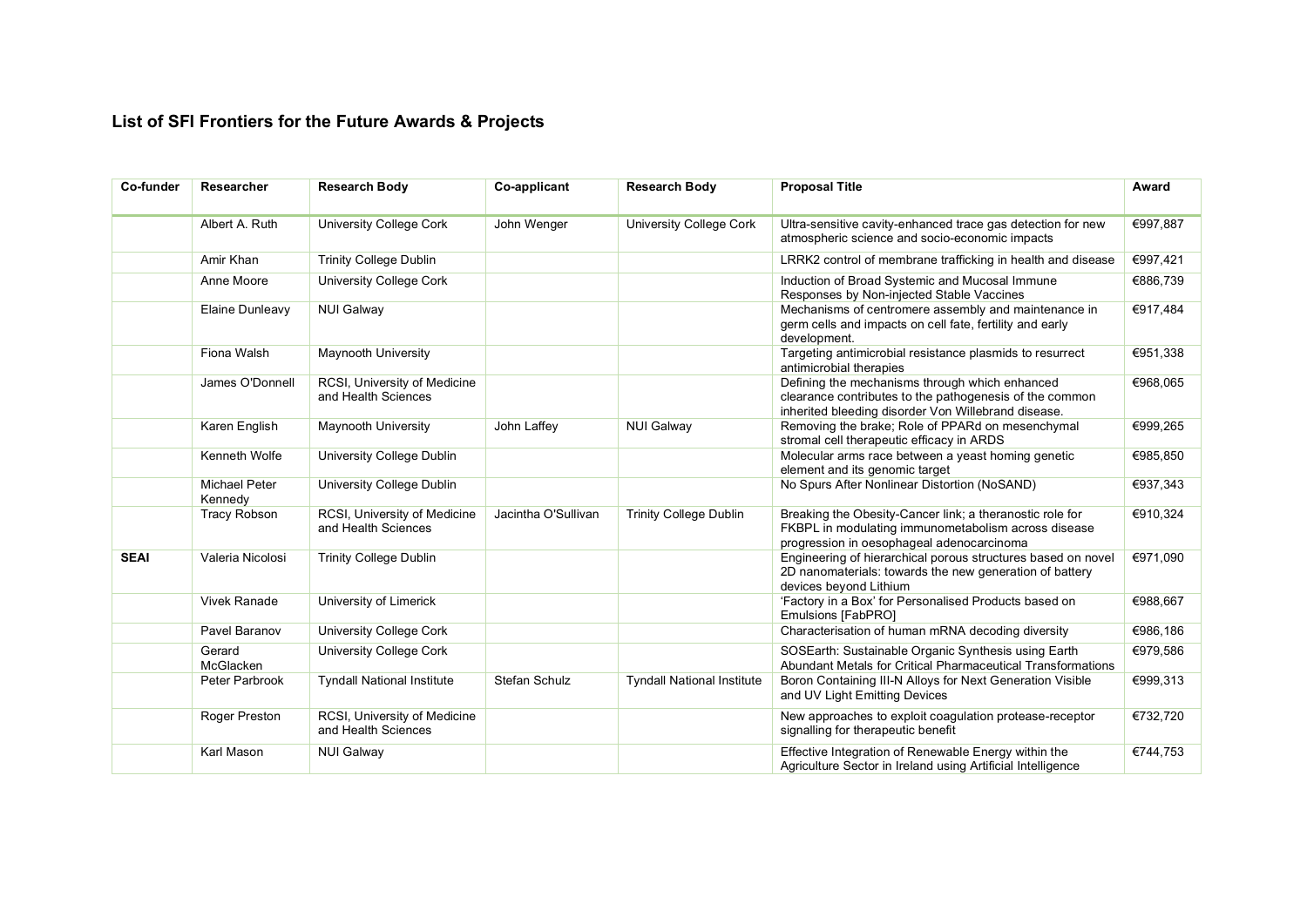| Co-funder   | Researcher                 | <b>Research Body</b>                                | Co-applicant   | <b>Research Body</b>          | <b>Proposal Title</b>                                                                                                                                                                                                                 | Award    |
|-------------|----------------------------|-----------------------------------------------------|----------------|-------------------------------|---------------------------------------------------------------------------------------------------------------------------------------------------------------------------------------------------------------------------------------|----------|
|             | <b>Vinny Cahill</b>        | <b>Trinity College Dublin</b>                       | Ivana Dusparic | <b>Trinity College Dublin</b> | ClearWay: Advancing Deep Reinforcement Learning and<br>Swarm Intelligence to Optimize Travel-Time Reliability in<br><b>Mixed Traffic</b>                                                                                              | €998,170 |
|             | Abdollah<br>Malekjafarian  | <b>University College Dublin</b>                    |                |                               | Automated and Rapid Fault Diagnosis of Railway Tracks<br>using In-service Train Measurements                                                                                                                                          | €376,313 |
|             | Adam Kane                  | University College Dublin                           |                |                               | Noisy Neighbours - the movement ecology of urban gulls                                                                                                                                                                                | €265,280 |
| <b>SEAI</b> | Alexey<br>Lastovetsky      | <b>University College Dublin</b>                    |                |                               | Models, Algorithms and Software for Energy-efficient Parallel<br>Computing in Heterogeneous Hybrid Multicore Era                                                                                                                      | €479,959 |
|             | Angela Feechan             | <b>University College Dublin</b>                    |                |                               | RECEPTAR PATH: Removing susceptibility RECEptors in<br>wheat and barley TARgeted by fungal leaf blight PATHogens                                                                                                                      | €479,936 |
|             | Annette Byrne              | RCSI, University of Medicine<br>and Health Sciences |                |                               | Leveraging chromosomal instability for improved diagnosis<br>and treatment in bevacizumab resistant metastatic colorectal<br>cancer                                                                                                   | €473,190 |
|             | <b>Annie Curtis</b>        | RCSI, University of Medicine<br>and Health Sciences |                |                               | Chrono-Vac : Harnessing the chronobiology of skin dendritic<br>cells to boost vaccine efficacy                                                                                                                                        | €476,383 |
|             | Anthony<br>Ventresque      | <b>University College Dublin</b>                    |                |                               | RobuSTests: Robust Software Tests                                                                                                                                                                                                     | €479,935 |
| <b>SEAI</b> | <b>Breiffni Fitzgerald</b> | <b>Trinity College Dublin</b>                       |                |                               | Machine Learning for Wind Farm Aerodynamics and Control<br>(MeLodiC)                                                                                                                                                                  | €401,871 |
|             | <b>Brendan Kennedy</b>     | University College Dublin                           |                |                               | Investigating fundamental biological processes underpinning<br>vision, to understand disease and develop therapeutic<br>interventions for blindness.                                                                                  | €332,676 |
|             | <b>Brona Murphy</b>        | RCSI, University of Medicine<br>and Health Sciences |                |                               | <b>GLIOTREAT-Novel treatments for Glioblastoma Patients</b>                                                                                                                                                                           | €428,739 |
|             | Carmel Breslin             | <b>Maynooth University</b>                          | Eithne Dempsey | Maynooth University           | The fabrication of conducting 2D layered graphene-like<br>materials and their applications as environmental sensors<br>and as electro-catalysts for electro-Fenton: Improved<br>sensing and removal of emerging pollutants from water | €479,742 |
|             | Christophe Silien          | University of Limerick                              |                |                               | Illumination Diversity for Label-Free super-resolution<br>Biological Multimodal far-field microscopy                                                                                                                                  | €440,497 |
|             | Claire Conway              | RCSI, University of Medicine<br>and Health Sciences |                |                               | Digital Models for Next Generation Mitral Prostheses                                                                                                                                                                                  | €470,923 |
|             | Clare Kelly                | <b>Trinity College Dublin</b>                       | Andrew Harkin  | <b>Trinity College Dublin</b> | Sex matters: Identifying the neurodevelopmental origins of<br>sex differences in depression                                                                                                                                           | €479,979 |
|             | Colm Ryan                  | University College Dublin                           |                |                               | Understanding and predicting context-specific synthetic<br>lethality in cancer                                                                                                                                                        | €421,572 |
|             | Damien Woods               | <b>Maynooth University</b>                          |                |                               | Active DNA tiles for programmable nucleation of robust DNA<br>nanostructures                                                                                                                                                          | €479,935 |
|             | Damir Vareslija            | RCSI, University of Medicine<br>and Health Sciences |                |                               | Epigenetic and microenvironmental regulation of brain<br>metastases                                                                                                                                                                   | €375,346 |
|             | <b>Eddie Myers</b>         | <b>NUI Galway</b>                                   |                |                               | Photoinitiated Transformations of Peptides and Protein for<br>Biopharmaceutical and Biomaterial Application                                                                                                                           | €479,747 |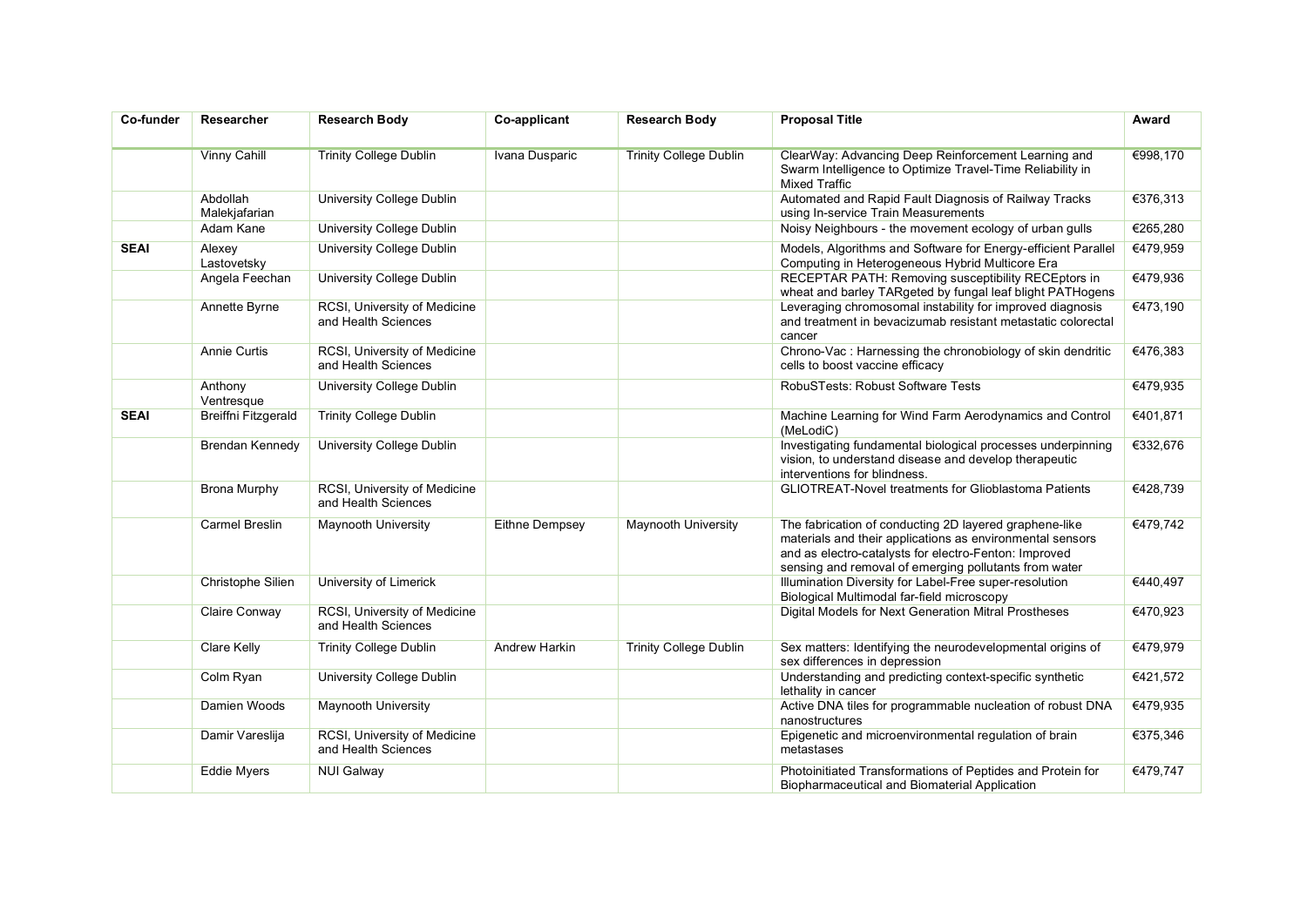| Co-funder                                     | Researcher                 | <b>Research Body</b>                    | Co-applicant      | <b>Research Body</b>                      | <b>Proposal Title</b>                                                                                                                                              | Award    |
|-----------------------------------------------|----------------------------|-----------------------------------------|-------------------|-------------------------------------------|--------------------------------------------------------------------------------------------------------------------------------------------------------------------|----------|
|                                               |                            |                                         |                   |                                           |                                                                                                                                                                    |          |
|                                               | Elisa Fadda                | <b>Maynooth University</b>              |                   |                                           | GlycoShape: A database/toolbox for structural glycomics<br>and glycoanalytics                                                                                      | €437,737 |
|                                               | Emmanuelle<br>Graciet      | <b>Maynooth University</b>              |                   |                                           | Future-proofing our crops by increasing their resilience to<br>flooding (hypoxia) and pathogens                                                                    | €479,919 |
|                                               | George Barreto             | University of Limerick                  |                   |                                           | Coupling neurosciences and artificial intelligence to<br>potentiate pharmacological actions of tibolone over<br>neuroglobin signalling in traumatic brain injury   | €479,713 |
|                                               | Grace<br>McCormack         | <b>NUI Galway</b>                       |                   |                                           | Investigating diversity and adaptation in wild honey bees in<br>Ireland                                                                                            | €478,845 |
|                                               | Hongzhou Zhang             | <b>Trinity College Dublin</b>           |                   |                                           | Controllable Resistive Switching in Two-dimensional<br>Molybdenum Disulphide via Site-specific Helium Ion<br>Irradiation                                           | €479,945 |
|                                               | Hugh J. Byrne              | <b>TU Dublin</b>                        |                   |                                           | Shedding light on cellular function: Combining kinetic,<br>mechanistic modelling approaches with label free<br>microspectroscopic imaging (CYTOMECHSPEC)           | €477,979 |
|                                               | Ioscani Jimenez<br>del Val | University College Dublin               |                   |                                           | Dial-A-Sugar: Model-Predictive Control of biopharmaceutical<br>qlycosylation                                                                                       | €477,658 |
|                                               | <b>Isabel Rozas</b>        | <b>Trinity College Dublin</b>           |                   |                                           | Towards an antiviral drug to treat Covid-19 infections                                                                                                             | €454,018 |
|                                               | Jennifer Mahony            | <b>University College Cork</b><br>(UCC) |                   |                                           | The sweet tooth of a bacterial virus: Unravelling Phage-Host<br>Attachment and Recognition Modalities (PHARM) in the<br>dairy bacterium Streptococcus thermophilus | €478,945 |
|                                               | Joanne Lysaght             | Trinity College Dublin (TCD)            |                   |                                           | Identifying novel aspects of immune checkpoint pathways to<br>improve response rates in upper gastrointestinal cancer.                                             | €297,844 |
|                                               | John Dooley                | Maynooth University (MU)                |                   |                                           | ORCHESTRA 6G: Orchestrating Arrays for 6G                                                                                                                          | €322,040 |
|                                               | John Mackrill              | <b>University College Cork</b><br>(UCC) |                   |                                           | Inositol trisphosphate signalling in potato blight: a pathway to<br>the elimination of a plant destroyer?                                                          | €303,815 |
|                                               | Jonathan Bond              | University College Dublin<br>(UCD)      |                   |                                           | Unravelling epigenetic systems disruption in cancer                                                                                                                | €479,985 |
|                                               | Maeve Caldwell             | <b>Trinity College Dublin (TCD)</b>     |                   |                                           | Apolipoprotein-E genotype influences inflammation in<br>Alzheimer's Disease                                                                                        | €479,995 |
|                                               | Marcus Baumann             | University College Dublin<br>(UCD)      |                   |                                           | Continuous Flow Biocatalysis for High Value Products<br><b>Exploiting Enzyme Cascade Processes</b>                                                                 | €419,916 |
|                                               | Maria McNamara             | <b>University College Cork</b><br>(UCC) |                   |                                           | The Evolution of Melamin in Vertebrates: Using taphonomy<br>to decord the history of metal-melain functions through deep<br>time.                                  | €472,995 |
|                                               | Mark<br>Cunningham         | Trinity College Dublin (TCD)            |                   |                                           | Gene therapy approaches for brain tumour related epilepsy                                                                                                          | €434,875 |
|                                               | Max Garcia-<br>Melchor     | Trinity College Dublin (TCD)            |                   |                                           | Accelerated rational design of cost-effective hybrid materials<br>for water splitting using machine learning                                                       | €476,158 |
|                                               | Mert Celikin               | University College Dublin<br>(UCD)      | Eoin O'Cearbhaill | <b>University College</b><br>Dublin (UCD) | Additive Manufacturing of Bioresorbable Magnesium<br>Implants                                                                                                      | €392,059 |
| Geological<br><b>Survey</b><br><b>Ireland</b> | <b>Michael Stock</b>       | Trinity College Dublin (TCD)            |                   |                                           | Developing a process-based understanding of platinum<br>group element mineralisation: a natural laboratory in Ireland<br>(Critical-Ireland)                        | €479,055 |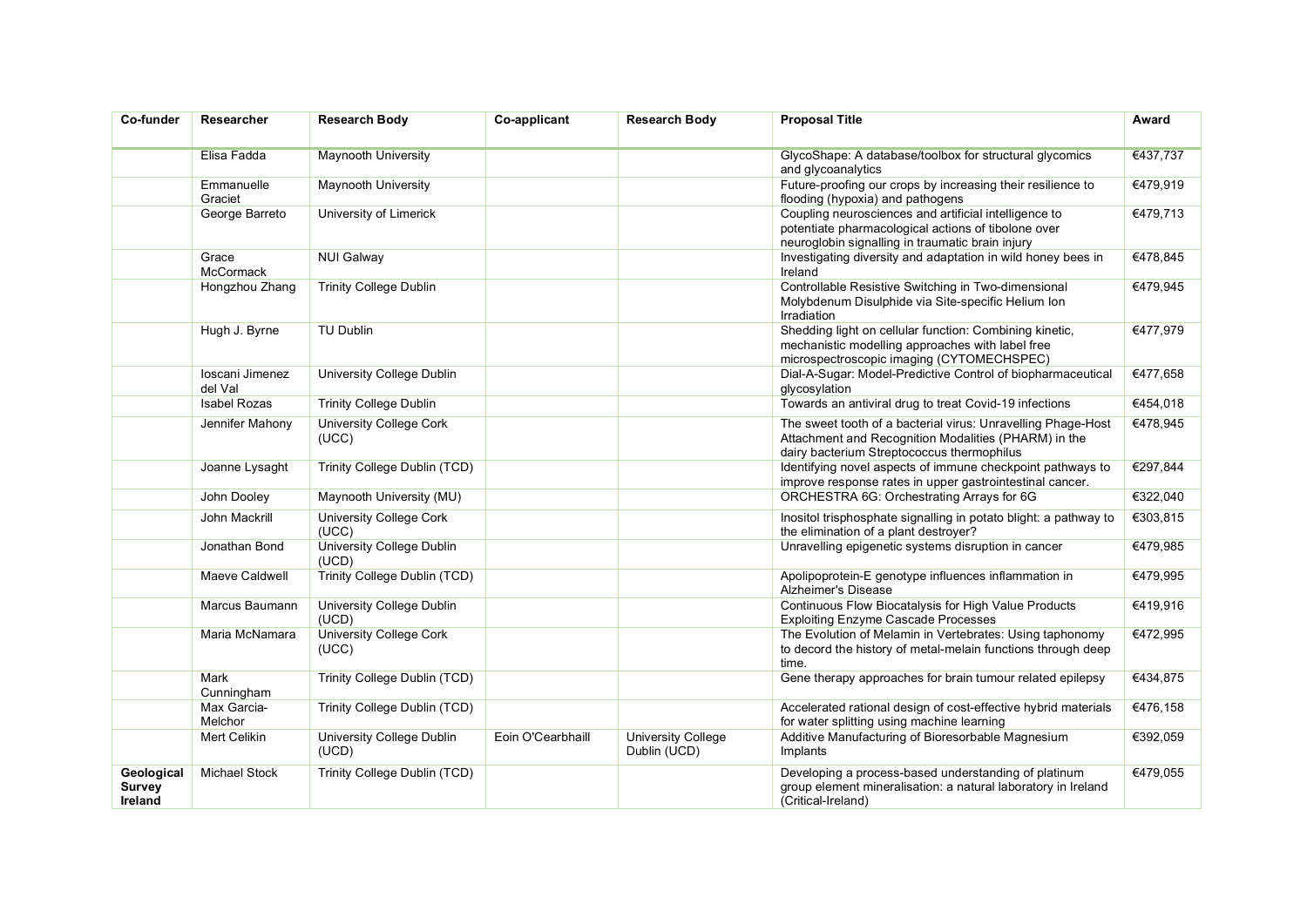| Co-funder                       | Researcher              | <b>Research Body</b>                                  | Co-applicant             | <b>Research Body</b>                      | <b>Proposal Title</b>                                                                                                                                                | Award    |
|---------------------------------|-------------------------|-------------------------------------------------------|--------------------------|-------------------------------------------|----------------------------------------------------------------------------------------------------------------------------------------------------------------------|----------|
|                                 |                         |                                                       |                          |                                           |                                                                                                                                                                      |          |
| Geological<br>Survey<br>Ireland | Niamh Cahill            | Maynooth University (MU)                              |                          |                                           | Predicting Sea Levels and Sea-Level Extremes for Ireland                                                                                                             | €200,022 |
|                                 | Nicola Fletcher         | University College Dublin<br>(UCD)                    |                          |                                           | A One Health approach to investigate hepatitis E virus in<br>humans, animals and the environment                                                                     | €457,868 |
|                                 | Olivia O'Leary          | <b>University College Cork</b><br>(UCC)               |                          |                                           | Unlocking the mechanisms underlying gut microbial<br>regulation of adult hippocampal neurogenesis: Implications<br>for cognitive and stress-related brain disorders. | €479,720 |
|                                 | Patricia Scully         | <b>NUI Galway</b>                                     |                          |                                           | Laser Functionalisation of Flexible Polymer-Carbon<br><b>Composites for Medical Sensing</b>                                                                          | €476,970 |
|                                 | <b>Patrick Harrison</b> | <b>University College Cork</b><br>(UCC)               |                          |                                           | CRISPR Prime-XL and HDR-XL to repair cystic fibrosis<br>mutations across an entire exon using a single guide RNA;<br>an essential step towards clinical translation  | €341,125 |
|                                 | Paul Young              | <b>University College Cork</b><br>(UCC)               |                          |                                           | Investigation of LNX proteins as novel regulators of synaptic<br>function and potential drug targets in neurological disorders.                                      | €410,716 |
|                                 | Peter Byrne             | <b>University College Cork</b><br>(UCC)               |                          |                                           | Catalytic Wittig CO2 Utilisation Methodology for Sustainable<br>Production of Carboxylic Acids Derivatives                                                           | €477,979 |
|                                 | Robert Johnson          | <b>University College Dublin</b><br>(UCD)             |                          |                                           | DNA Amplification and Detection within a Confined<br>Nanospace                                                                                                       | €457,455 |
|                                 | Robert Whelan           | Trinity College Dublin (TCD)                          | Jane McGrath             | <b>Trinity College Dublin</b><br>(TCD)    | Predicting who will respond to stimulant medication in<br>ADHD: A precision medicine approach using neurally<br>informed computational models                        | €478,069 |
|                                 | Rosemary<br>Monahan     | Maynooth University (MU)                              | <b>Barak Pearlmutter</b> | Maynooth University<br>(MU)               | MAIVV: Modular AI Verification and Visualisation                                                                                                                     | €479,982 |
|                                 | Sara Farrona            | <b>NUI Galway</b>                                     |                          |                                           | Inter-PWOs: Investigation of how chromatin-associated<br>PWOs and their interacting molecules regulate plant<br>development                                          | €474,838 |
|                                 | Shuo Yin                | <b>Trinity College Dublin (TCD)</b>                   |                          |                                           | Novel digital holographic and modelling technologies for<br>unlocking the metal-ceramic co-deposition mechanism<br>during supersonic cold spray                      | €479,278 |
|                                 | Siobhan McClean         | <b>University College Dublin</b><br>(UCD)             |                          |                                           | AdaptaLox: Adaptation of bacteria to the low oxygen<br>environment in chronic lung diseases - a target for a single<br>treatment modality.                           | €479,756 |
|                                 | Stefan Oscarson         | University College Dublin<br>(UCD)                    |                          |                                           | Towards novel therapies; Development of a glycoconjugate<br>fungal vaccine targeting Cryptococcus neoformans infections                                              | €315,167 |
|                                 | Susan Kelleher          | Dublin City University (DCU)                          |                          |                                           | EMMA - Electrospun membranes with micro and nanoscale<br>surface patterns for anti(bio)fouling and antibacterial<br>applications                                     | €471,015 |
|                                 | Suzanne Martin          | <b>Technological University</b><br>Dublin (TU Dublin) |                          |                                           | Low-cost, InteGrated Holographic Technology for<br>Specialized, Highly Adapted, Photopolymer beam shaping<br>Elements (LIGHTSHAPE)                                   | €405,143 |
|                                 | Tancredi Caruso         | University College Dublin<br>(UCD)                    | Jonathan Yearsley        | <b>University College</b><br>Dublin (UCD) | Delivering food security from grasslands by understanding<br>the link between root microbial networks and resilient<br>agriculture                                   | €387,845 |